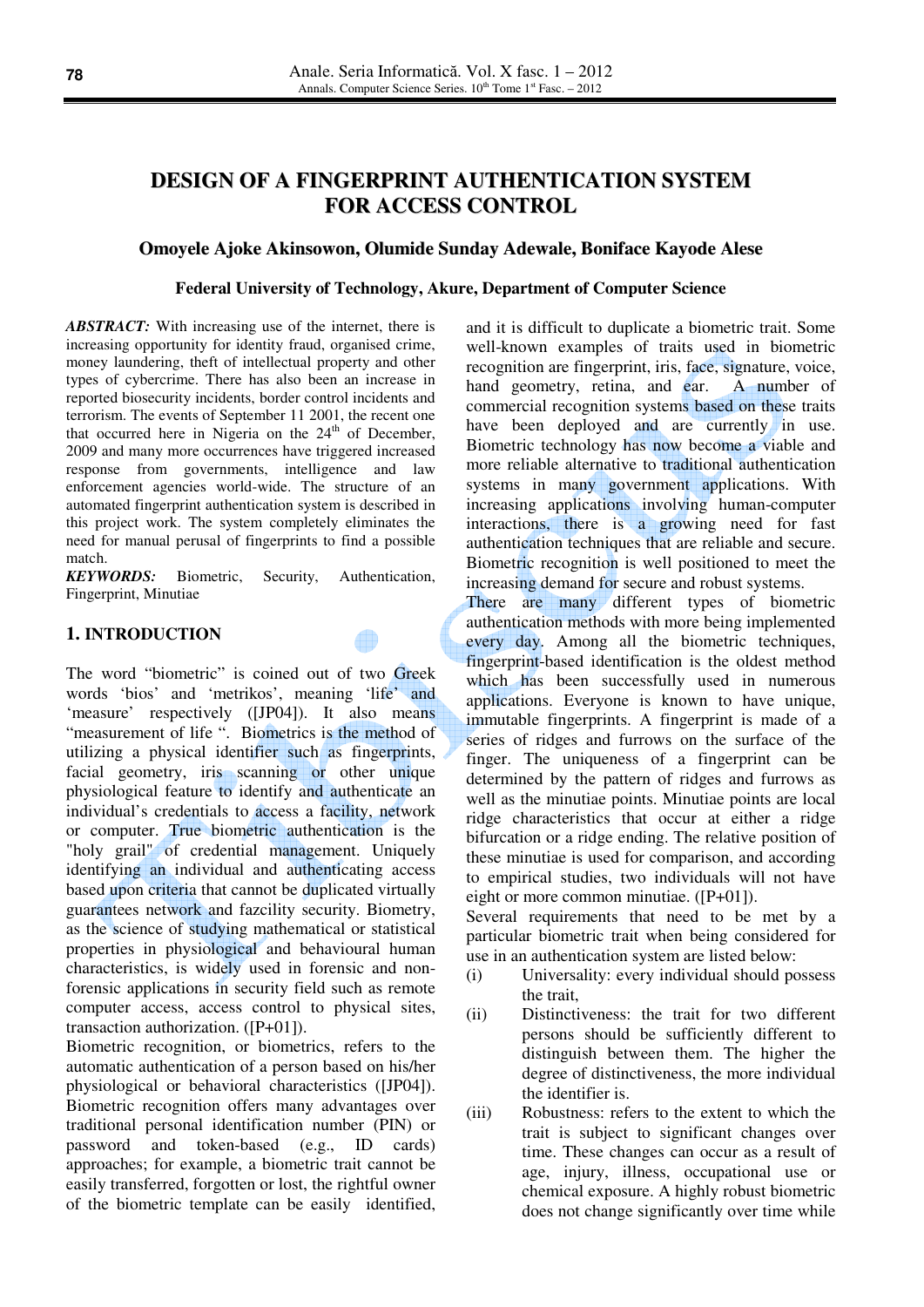a less robust one will change. For example, the fingerprint which does not change throughout a person's lifetime is more robust than one's voice,

- (iv) Permanence: the trait characteristics should not change, or change minimally, over time, and
- (v) Collectability: the trait can be measured quantitatively. This means that the trait can be easily presented to a sensor, located by it, and converted into a quantifiable digital format.

The following considerations are however important for practical biometric systems

- (i) Are the performance and authentication rates of the system at acceptable levels (if implemented in different operational environments) when measured in terms of speed, recognition accuracy and robustness?
- (ii) Will the biometric trait be widely accepted by the public for use in their daily lives, and
- (iii) Will the system based on the trait be easily attacked or spoofed.

The main requirements of a practical biometric system are that it should have acceptable recognition performance rates, recognition speed and cost. In addition, it should protect the user from privacy intrusions and be robust with respect to various spoofing attacks. Among all the biometric traits used for authentication, fingerprint-based recognition has the longest history (almost 100 years) and has been successfully adopted not only in forensic applications, but in an increasing number of civilian applications. The reason behind this success is because fingerprints generally meet the requirements of a biometric trait discussed in the previous paragraph. ([UJR05]).

# **2. REVIEW OF RELATED WORK**

There are several approaches to Fingerprint Authentication.

### **2.1 Using Genetic Algorithms**

Using Genetic Algorithms: In automated fingerprint identification systems (AFIS), an efficient and accurate alignment algorithm in the preprocessing stage plays a crucial role in the performance of the whole system. In a previous study ([HT98]), it was concluded that the accuracy of registration in the preprocessing stage played a crucial role in determining the accuracy of the whole system. Most of the false rejection and false acceptance errors were results of inaccurate registration of the fingerprint image pair. In order to find the optimal registration, they had to try each point in the whole search space. Given a pair of images  $(F_n, F_m)$  that have a dimension of N x N and M x M (N>M) respectively, point  $(x_0,$  $y_0$ ) denotes the left-bottom corner coordinate of Fm and angle T denotes the rotation degree (see Figure 1). Both  $x_0$  and  $y_0$  can have a value within range of 0 to N (N is the size of larger image).



### **2.2 Using Back-propagation Neural Network**

A neural network is an information processing system. It consists of massive simple processing units with a high degree of interconnection between each unit. The processing units work cooperatively with each other and achieve massive parallel distributed processing. The design and function of neural networks simulate some functionality of biological brains and neural systems. The advantages of neural networks are their adaptive-learning, selforganization and fault-tolerance capabilities. For these outstanding capabilities, neural networks are used for pattern recognition applications. Some of the best neural models are back-propagation, high-order nets, time-delay neural networks and recurrent nets.

The back-propagation neural network (BPNN) is a multi-layered, feed-forward neural network that is fully interconnected by layers. Thus, there are no connections that by-pass one layer to go directly to a later layer. The BPNN is called a mapping relationship between its input and output. The figure below shows the three-layer BPNN architecture.



**Fig 2. Three-layer neural network (Rashid et al, 2006)** 

#### **2.3 Using Clusters Algorithm**

This method of ANN achieves fingerprints' personal authentication in a short period of time. Neural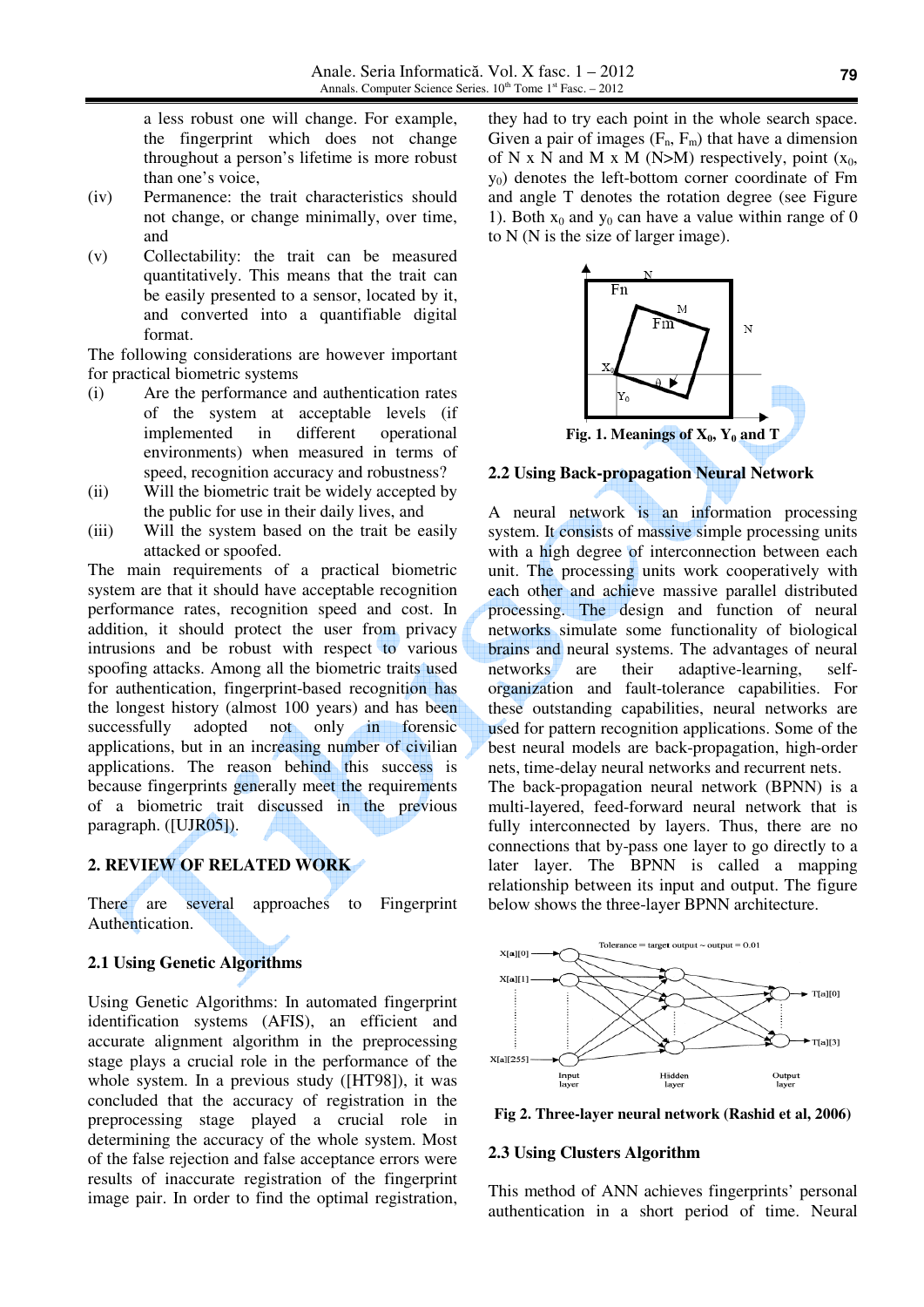networks can be classified into recurrent and feedforward categories. Feed-forward networks do not have feedback elements; the output is calculated directly from the input through feed-forward connections. In recurrent networks, the output depends not only on the current input to the network, but also on the current or previous outputs or states of the network. For this reason, recurrent networks are more powerful than feed-forward networks and are extensively used in control, optimization, and signal processing applications. ([Moh04]).



**Fig.3. Chart of the Proposed Identification Algorithm ([Moh04])** 

## **3. OUR APPROACH**

The proposed automated fingerprint authentication system conceptualized in figure 4 below comprises the following phases:

- a) Fingerprint Acquisition/ Enrollment
- b) Fingerprint Image Enhancement
- c) Minutiae Extraction
- d) Minutiae Matching
- e) Fingerprint Classification/Authentication



**Fig. 4. Functional block diagram of the proposed Fingerprint Authentication system** 

### **3.1 Fingerprint Acquisition**

The proposed method for this thesis is the live scan/on-line method because it is fast and easy to use without necessary need for expertise unlike the offline method which is cumbersome, slow and returns large deformations due to the inherent nature of the rolled acquisition process despite the need for practice and skill for its use.

### **3.2 Fingerprint Sensing**

There are two primary methods of sensing/acquiring a fingerprint image:

(a) **Inked scan (off-line):** The off-line approach is used to produce an impression of the finger on an intermediate medium such as paper.

(b) **Live scan (ink-less or on-line):** The live-scan fingerprint is a collective term for a fingerprint image obtained directly from the finger without the intermediate step of getting an impression on paper.

### **3.3 Fingerprint Storage**

The features extracted during enrolment are saved in a formulated fingerprint database as fingerprint template (in binary format) for future comparison against other fingerprint templates. The database stores the fingerprints and other information peculiar to each fingerprint. For each fingerprint, the following information is stored in the database:

- a. An identification number associated to the person whose fingerprint was captured
- b. The fingerprint template
- c. The fingerprint owner's name

Using the available information in the database, the following tasks could be performed:

a. Form an association between the fingerprint and the owner.

Associate extracted features to a particular fingerprint.

### **3.4 Fingerprint Classification**

Fingerprint classification identifies the typical global representations of fingerprints. Global representations include locations of critical points (e.g., core and delta) in a fingerprint. A typical fingerprint classification scheme categorizes the prints into the following six major classes: whorl, right loop, left loop, arch, twin loop, and tented arch. Sometimes, a synthetic category called scars is included to classify fingerprints mutilated with scars, thus obscuring the possibility of accurately determining its true class. It is at this stage that the minutiae set obtained from an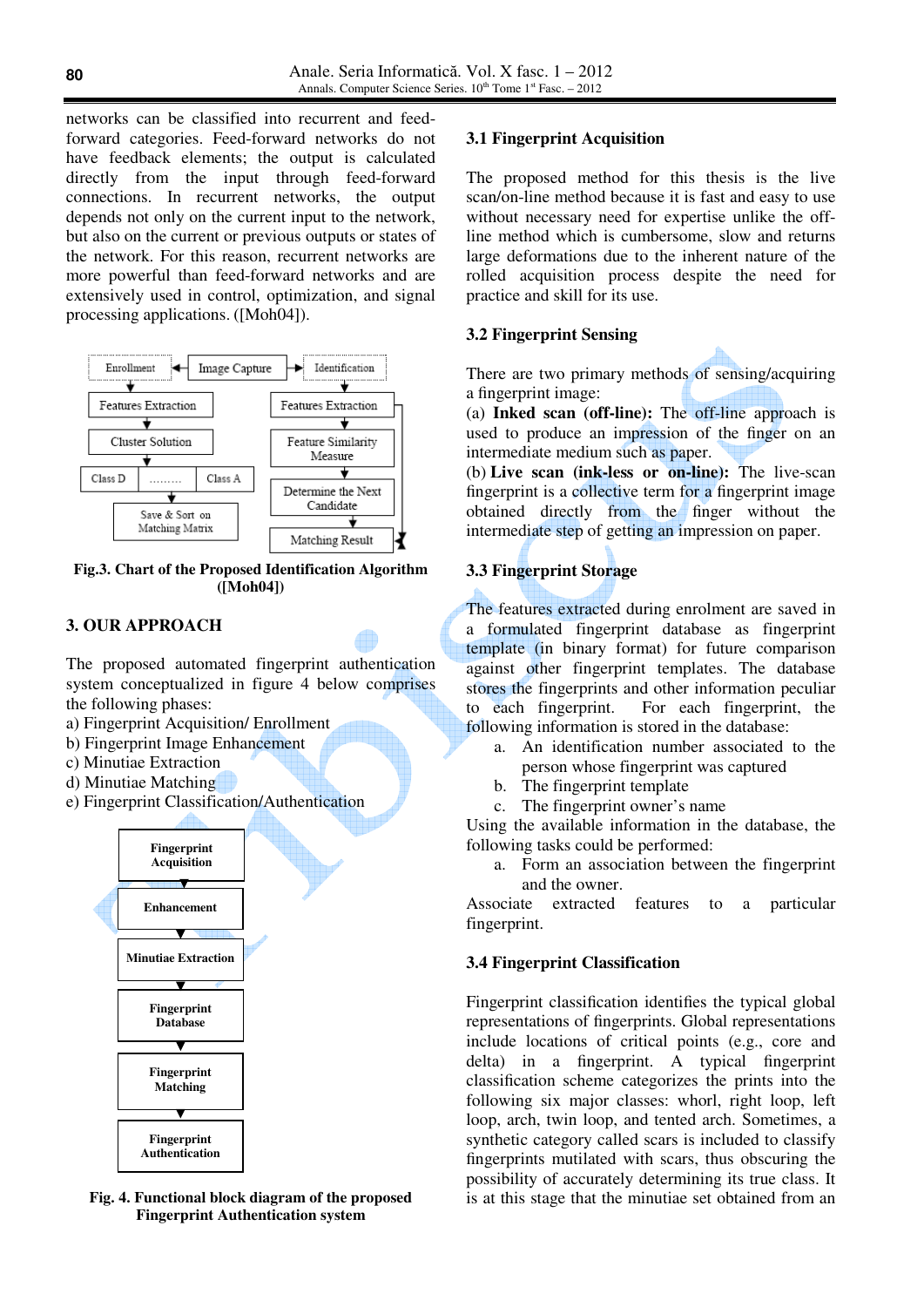individual's fingerprint is stored as a template for that subject. When analyzed at the global level, the fingerprint pattern exhibits one or more regions where the ridge lines assume distinctive shapes (characterized by high curvature, frequent termination, etc.). These regions (called singularities or singular regions) may be classified into three typologies: loop, delta, and whorl. Singular regions belonging to loop, delta, and whorl types are typically characterized by  $\cap$ ,  $\Delta$ , and O shapes respectively.



**Fig.5. a) Ridges and valleys on a fingerprint image; b) singular regions (white boxes) and core points (small circles) in fingerprint images. ([JFR08])** 

#### **3.5 Minutiae Extraction**

Minutiae extraction is a process of studying and deriving useful information from filtered image patterns. The derived information may be general features which are evaluated to ease further processing. For example, in image recognition, the extracted features will contain information about gray shade, texture, shape or context of the image. This is the main information used in image processing. Extracting minutiae from the skeleton of the fingerprint requires a method that is able to distinguish and categorize the different shapes and types of minutiae.

At this stage of the proposed algorithm, the Crossing Number (CN) method will be employed. This concept would be adopted with the use of the skeleton image where the ridge flow pattern is eightconnected.

The following are the major tasks that would form this stage:

- a) Minutiae extraction by scanning the local neighbourhood of each ridge pixel in the image using a 3x3 window.
- b) Computation of CN value; which is defined as half the sum of the differences between pairs of adjacent pixels in the eightneighbourhood.
- c) Classification of the ridge properties into ridge ending, bifurcation or non-minutiae point.

Identification of ridge pixel with three-ridge pixel neighbors as ridge bifurcations and those with oneridge pixel neighbors as ridge endings.

The CN for a ridge pixel *P* is given by

$$
CN = 0.5 \sum_{i=1}^{8} |P_i - P_{i+1}| P_9 = P_1
$$

where  $P_i$  is the pixel value in the neighbourhood of *P.* For a pixel *P*, its eight neighbouring pixels are scanned into an anti-clockwise direction.

#### **3.6 Feature Matching**

Extracted minutiae from the fingerprint are together forming a point pattern in plane. Therefore matching two minutiae point patterns with each other is considered a 2-D point pattern problem. Hence, an algorithm that localizes the maximum number of mutual points in the two point patterns is adopted for this research. A minutia is determined by its attributes. Matching the minutia is to match its three attributes. In this algorithm, noting that the three attributes are independent, we can separately calculate the possibility of matching one attribute. After casting grids on two fingerprints, namely A and B, only the "effective area" is considered as shown below.



**Fig.6. Grids on a fingerprint ([Sto88])** 

#### **Distribution Fitting Side length of grid r:**

In an actual fingerprint image, the value of M is related with r - the side length of the grids. r should be so large that the same minutia point in different images can fall in the same grid, meanwhile r should be small enough to contain at most one distinct minutia. So the value of r should be determined with great caution. The approach here is to fit the distribution of position distance of the same minutia different impressions along x and y axes separately, from which we can choose a proper lower bound of r.

This algorithm involves the following:

- a. Detection of a minutia by its attributes.
- b. Matching the 3 attributes (number, direction and type/class) of each minutia.
- i) Matching in grid number
- ii) Matching in direction
- iii) Matching in type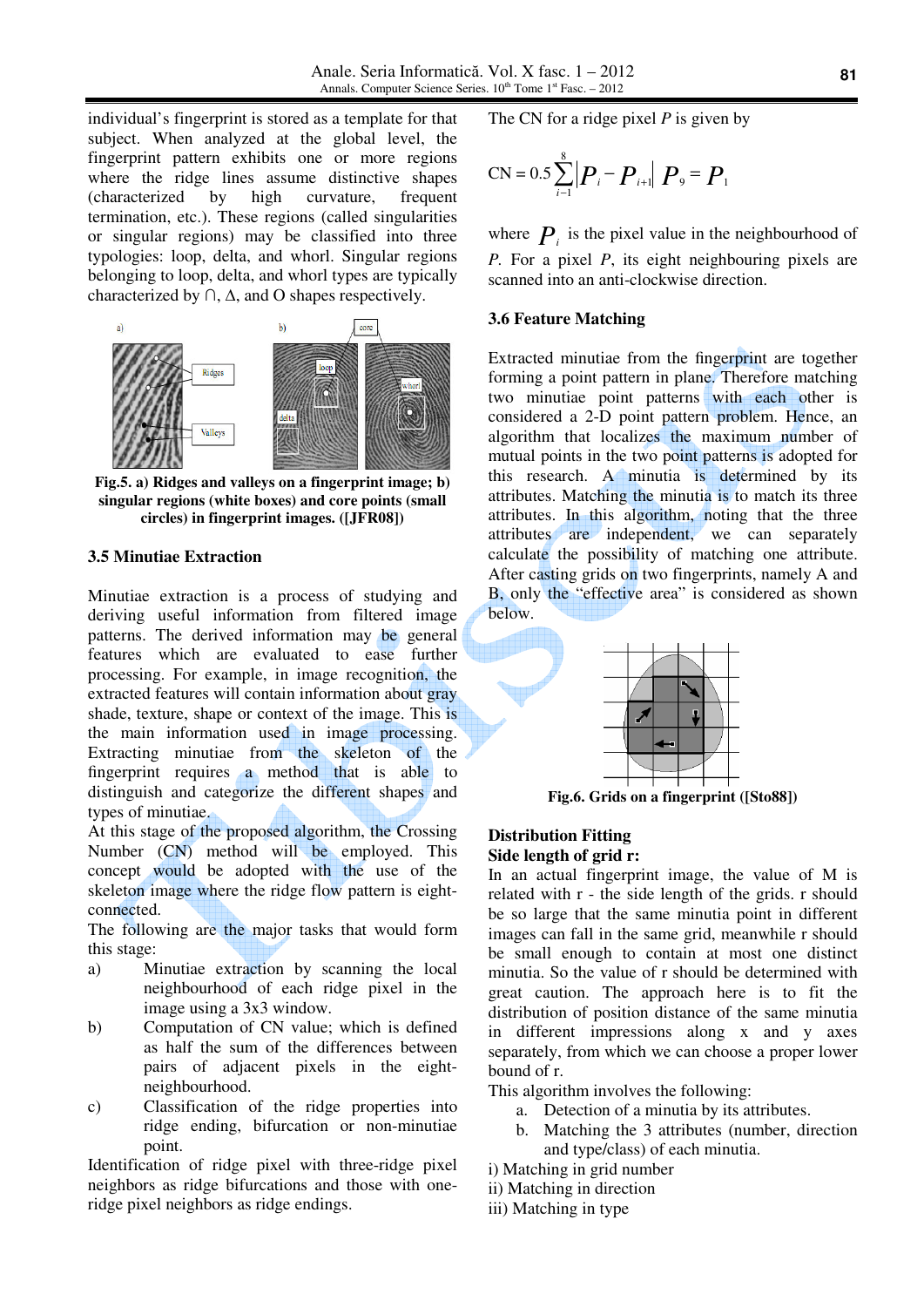iv) Matching of minutiae

Considering the assumption that the three attributes are independent, the probability that two minutiae are matched in both direction and type is obtained from the product of the two separate probabilities:

$$
P = \boldsymbol{P}_{\alpha} x \boldsymbol{P}_{\alpha} = \frac{1}{8} x \frac{1}{2} = \frac{1}{16}
$$

### **4. SYSTEM IMPLEMENTATION**

The technological approach for the implementation of this system is based on Java as the front-end and Mysql relational database running on windows operating system as the back-end.

The design of the proposed fingerprint authentication system is illustrated in the flowchart below as follows. It is based on four major steps:

- Initializing the Fingerprint System's library,
- Capturing images from a fingerprint reader or loading them from files,
- Extracting a template for each captured image,
- Choosing between enrolling a template (that is, a new one) or matching it against others in the database.

Usually the processes of capturing, extracting, enrolling or matching are repeated until the application is finished.

Once the capture module is initialized, and a supported fingerprint reader is plugged into the system, a corresponding image capture event is activated on the fingerprint reader. Also, as the fingerprint image is captured, another event is triggered. Finally, when the finger is removed from the fingerprint reader, the corresponding sets of events are started as well.

### **4.1 The Fingerprint Application**

The finger is placed on the fingerprint scanner or reader with much pressure so that the captured image is of high quality. The system determines the quality of the image in order to ensure that only the best quality fingerprint template is stored into the database by using fingerprint image quality determination during enrollment.



**Fig. 7. Fingerprint Quality Assessment** 

This phase must be satisfied before the system allows Enrollment of the fingerprint image.



**Fig. 8. Fingerprint Capture** 

Hence, the system requires a fresh capture of the finger until a satisfactory quality image is acquired. When the system is satisfied with the quality of the image, it prompts the need to go ahead with the enrollment.



**Fig. 9. Fingerprint Enrollment** 

By clicking the "Enroll" button, the "Enrollment information" dialog box comes up.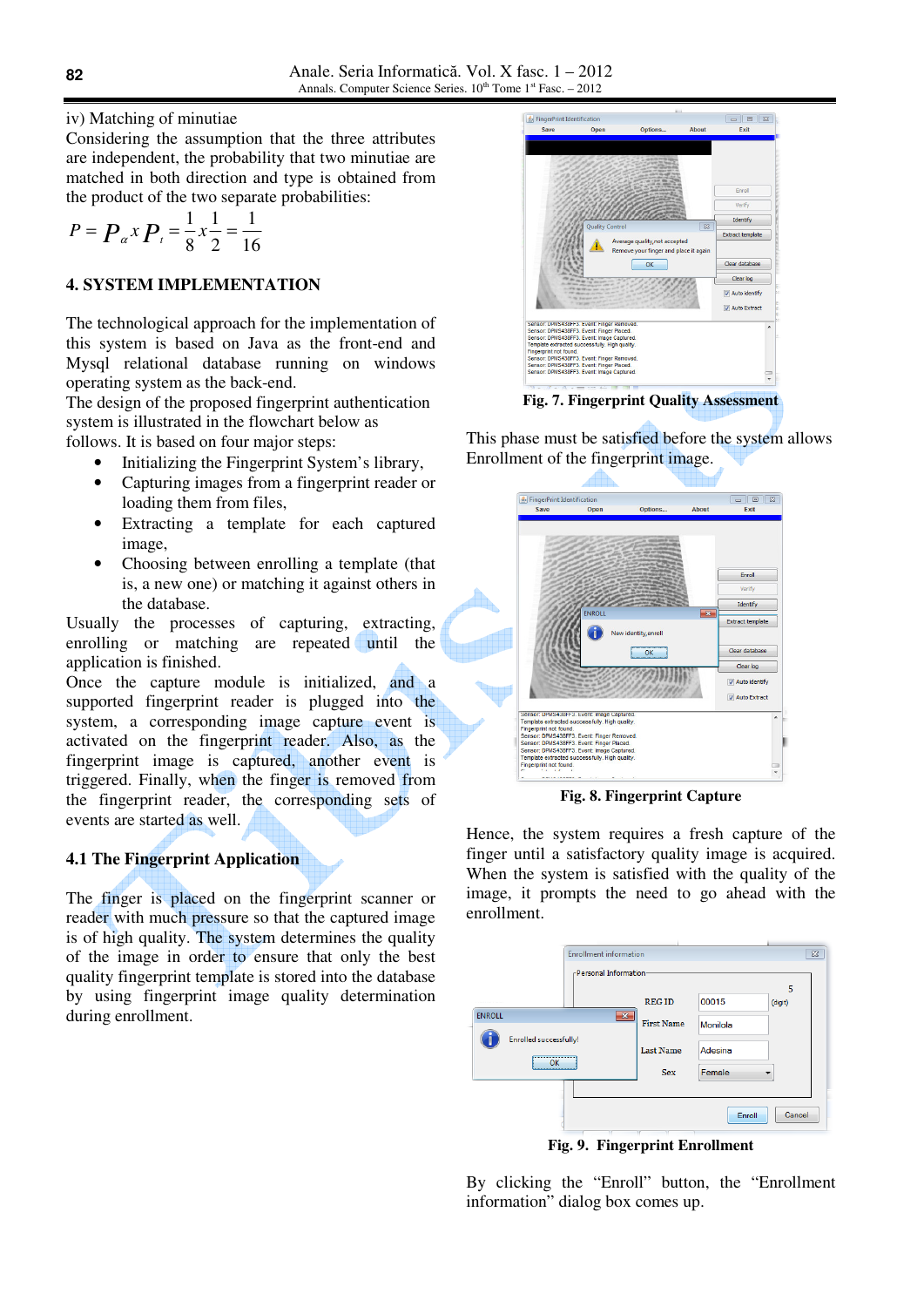At this prompt, details of the owner of the finger are registered against the image. Duplicate enrollment is controlled. This option is used to protect the application from enrolling duplicate fingerprint images.



**Fig. 10. Fingerprint Identification** 

By checking the "Auto identify" option, whenever a finger is placed over the reader, the sample will try to automatically identify the fingerprint; the result will be shown in the log box. Once the finger is placed on the scanner, the system identifies the fingerprint. It does this by displaying the details of the individual who owns the fingerprint. This feature ensures that duplicates of the same image are not enrolled.



**Fig. 11. Verification of Fingerprint**

#### **4.2 Fingerprint Database**

As the fingerprint is being captured, its details are stored in a database. This system uses the Mysql database as its back-end.

| mysql> select * from data; |                          |  |                                                                                                                                                                                                                                             |     |  |
|----------------------------|--------------------------|--|---------------------------------------------------------------------------------------------------------------------------------------------------------------------------------------------------------------------------------------------|-----|--|
|                            |                          |  | : ID     : matricNo : LastName   : FirstName  : sex                                                                                                                                                                                         | w A |  |
|                            |                          |  | <u>  1   0001</u>   Adelaide   Atkins     Female  <br>: 2 : 0002 : Philomena : Rodriguez : Female :<br>1 3   0010   Adebola   Olupitan   Male  <br>: 4 : 00017 : Salewa : Dipeolu : Female :<br>; 5 : 00015 : Monilola ; Adesina ; Female ; |     |  |
|                            | 5 rows in set (0.00 sec) |  |                                                                                                                                                                                                                                             |     |  |

**Fig. 12. Fingerprint database** 

#### **4.3 System Performance Analysis**

| Table 4.1 Analysis of the                |
|------------------------------------------|
| <b>Fingerprint Authentication System</b> |

| Fingerprint    | False      | False      |
|----------------|------------|------------|
| ID             | Acceptance | Rejection  |
|                | Rate (FAR) | Rate (FRR) |
| 1              | 0.01%      | 1.0%       |
| $\overline{2}$ | 0.012%     | 4.0%       |
| 3              | 0.03%      | $3.0\%$    |
| $\overline{4}$ | 0.02%      | $0.5\%$    |
| 5              | 0.01%      | 1.0%       |
| 6              | 0.05%      | 3.0%       |
| 7              | 0.01%      | $4.5\%$    |
| 8              | 0.018%     | 5.0%       |
| 9              | 0.03%      | 1.0%       |
| 10             | 0.02%      | 3.0%       |

The accuracy of the system is quantified in terms of false acceptance ratio (FAR) and the false rejection ration (FRR). An FAR of 1% was obtained for an FRR of 7% for this database. The Equal error rate (FAR=FRR) for the system was found to be 5%. This implies an accuracy of 95%. The main reason for the rate of FRR is the low pressure of the finger on the scanner. Hence, it is essential that some pressure is exerted on the scanner so that the fingerprint can be captured well in order that it may be authenticated. The finger should be held down on the scanner until the red light blinks but it should be noted that a dry skin takes longer. If the error continues after all the listed methods have been used, then the fingerprint may need to be re-registered. Also, in the event that there is difficulty acquiring a scan of the fingerprint, the reader window may need cleaning.

#### **5. DISCUSSIONS AND FUTURE WORK**

The critical factor for the widespread use of fingerprints is in meeting the performance (e.g, matching speed and accuracy) standards demanded by emerging civilian identification applications. Unlike an identification based on passwords or tokens, performance of the fingerprint-based identification is not perfect. There will be a growing demand for faster and more accurate fingerprint matching algorithms which can (particularly) handle